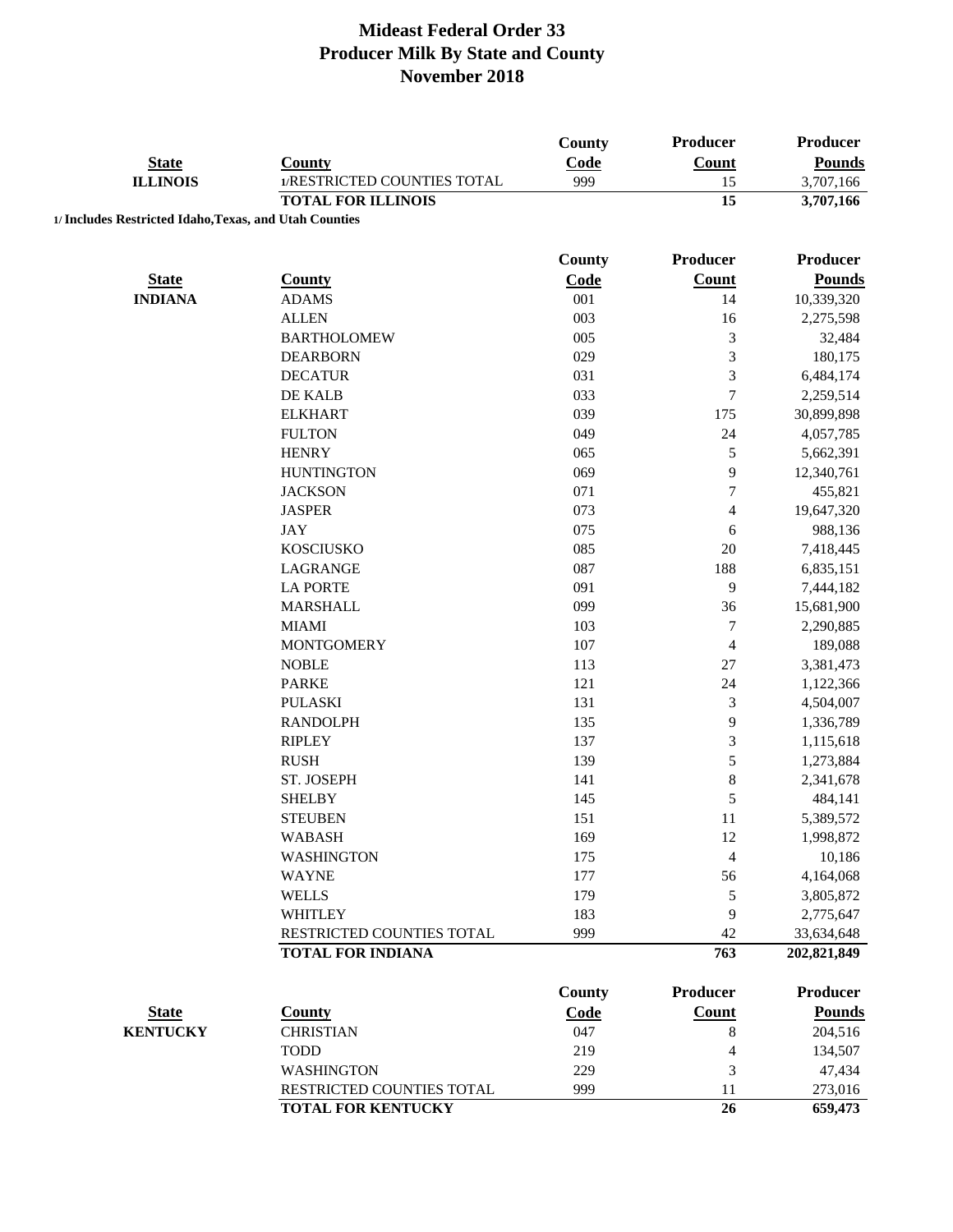|                                 |                           | <b>County</b> | <b>Producer</b>          | Producer      |
|---------------------------------|---------------------------|---------------|--------------------------|---------------|
| <b>State</b>                    | <b>County</b>             | Code          | Count                    | <b>Pounds</b> |
| <b>MARYLAND</b>                 | 1/ GARRETT                | 023           | 39                       | 2,749,750     |
| 1/ Includes Restricted Counties | <b>TOTAL FOR MARYLAND</b> |               | 39                       | 2,749,750     |
|                                 |                           | County        | <b>Producer</b>          | Producer      |
| <b>State</b>                    | <b>County</b>             | Code          | Count                    | <b>Pounds</b> |
| <b>MICHIGAN</b>                 | <b>ALCONA</b>             | 001           | $\overline{\mathcal{L}}$ | 1,124,334     |
|                                 | <b>ALGER</b>              | 003           | 4                        | 235,344       |
|                                 | <b>ALLEGAN</b>            | 005           | 48                       | 31,649,165    |
|                                 | <b>ALPENA</b>             | 007           | 23                       | 5,125,690     |
|                                 | <b>ARENAC</b>             | 011           | $20\,$                   | 8,959,549     |
|                                 | <b>BARRY</b>              | 015           | $22\,$                   | 27,239,377    |
|                                 | <b>BAY</b>                | 017           | $\sqrt{5}$               | 1,822,593     |
|                                 | <b>BERRIEN</b>            | 021           | 7                        | 4,241,796     |
|                                 | <b>BRANCH</b>             | 023           | 15                       | 5,207,564     |
|                                 | <b>CALHOUN</b>            | 025           | 19                       | 13,729,478    |
|                                 | CASS                      | 027           | 3                        | 74,422        |
|                                 | <b>CHARLEVOIX</b>         | 029           | 4                        | 786,016       |
|                                 | <b>CHIPPEWA</b>           | 033           | 5                        | 417,907       |
|                                 | <b>CLARE</b>              | 035           | 17                       | 3,756,577     |
|                                 | <b>CLINTON</b>            | 037           | $42\,$                   | 65,762,485    |
|                                 | <b>DELTA</b>              | 041           | $\mathfrak{Z}$           | 285,296       |
|                                 | <b>EATON</b>              | 045           | 19                       | 1,868,441     |
|                                 | <b>EMMET</b>              | 047           | 3                        | 420,831       |
|                                 | <b>GENESEE</b>            | 049           | 5                        | 808,626       |
|                                 | <b>GLADWIN</b>            | 051           | 6                        | 1,925,906     |
|                                 | <b>GRATIOT</b>            | 057           | 32                       | 72,973,766    |
|                                 | <b>HILLSDALE</b>          | 059           | 23                       | 9,706,657     |
|                                 | <b>HURON</b>              | 063           | 56                       | 82,040,079    |
|                                 | <b>INGHAM</b>             | 065           | 21                       | 8,792,534     |
|                                 | <b>IONIA</b>              | 067           | 35                       | 30,808,568    |
|                                 | <b>IOSCO</b>              | 069           | 13                       | 4,925,978     |
|                                 | <b>ISABELLA</b>           | 073           | 34                       | 15,973,507    |
|                                 | <b>JACKSON</b>            | 075           | 15                       | 6,203,791     |
|                                 | <b>KALAMAZOO</b>          | 077           | 7                        | 15,164,820    |
|                                 | <b>KENT</b>               | 081           | $27\,$                   | 17,743,609    |
|                                 | <b>LAPEER</b>             | 087           | 24                       | 2,815,006     |
|                                 | <b>LENAWEE</b>            | 091           | 23                       | 31,525,224    |
|                                 | <b>LIVINGSTON</b>         | 093           | 10                       | 4,507,686     |
|                                 | <b>MACOMB</b>             | 099           | 4                        | 170,105       |
|                                 | <b>MARQUETTE</b>          | 103           | 3                        | 180,774       |
|                                 | <b>MASON</b>              | 105           | 13                       | 4,000,663     |
|                                 | <b>MECOSTA</b>            | 107           | $17\,$                   | 6,472,737     |
|                                 | <b>MENOMINEE</b>          | 109           | 12                       | 1,937,367     |
|                                 | <b>MISSAUKEE</b>          | 113           | 38                       | 48,906,096    |
|                                 | <b>MONTCALM</b>           | 117           | $46\,$                   | 19,456,679    |
|                                 | <b>MONTMORENCY</b>        | 119           | $\sqrt{5}$               | 872,484       |
|                                 | <b>MUSKEGON</b>           | 121           | 13                       | 16,601,124    |
|                                 | <b>NEWAYGO</b>            | 123           | 38                       | 18,513,549    |
|                                 | <b>OCEANA</b>             | 127           | 6                        | 790,676       |
|                                 | <b>OGEMAW</b>             | 129           | 33                       | 12,684,713    |
|                                 | <b>OSCEOLA</b>            | 133           | 30                       | 19,505,007    |
|                                 | <b>OSCODA</b>             | 135           | 12                       | 551,752       |
|                                 |                           |               |                          |               |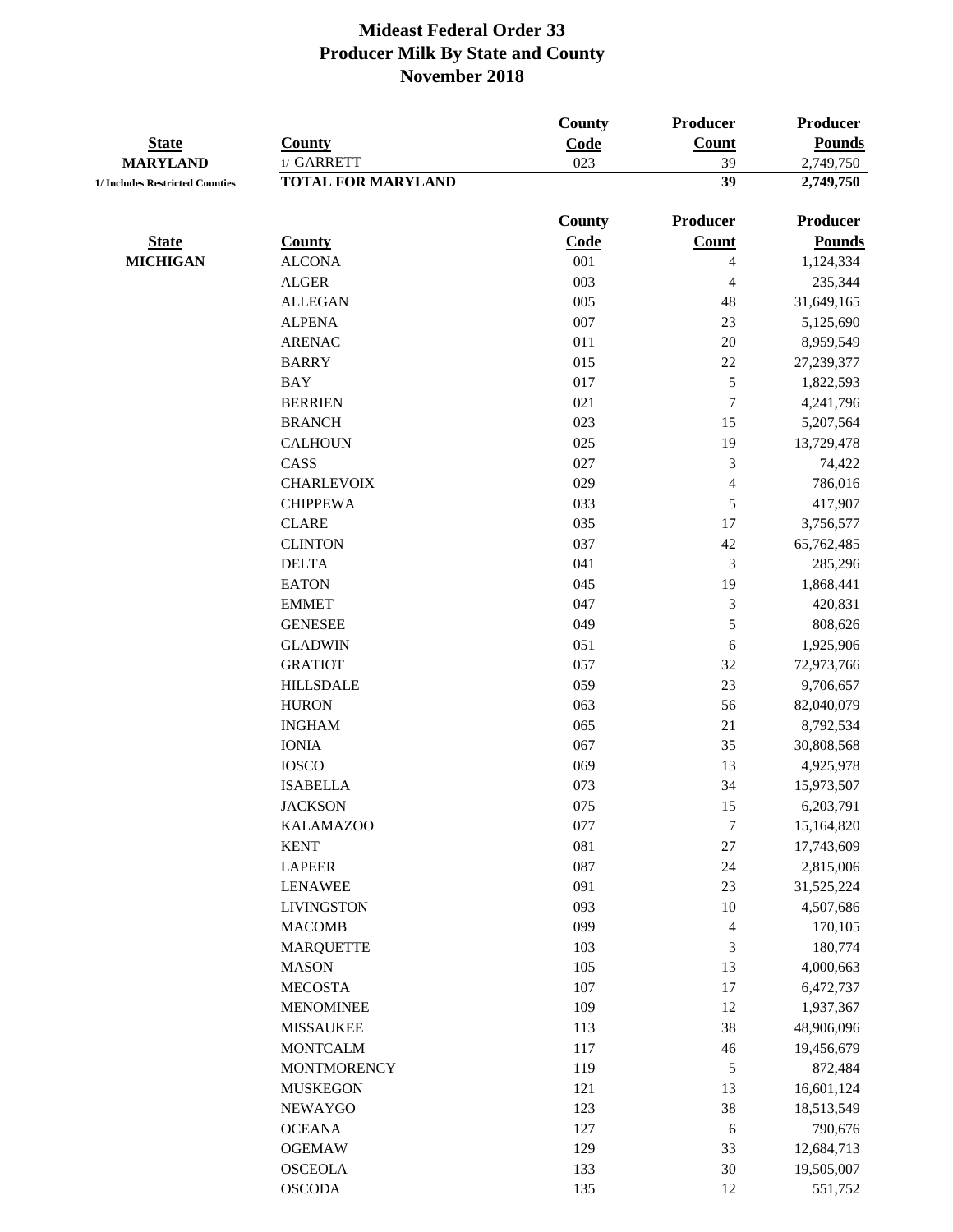|                 |                           | <b>County</b> | Producer        | <b>Producer</b> |
|-----------------|---------------------------|---------------|-----------------|-----------------|
| <b>State</b>    | <b>County</b>             | Code          | Count           | <b>Pounds</b>   |
| <b>MICHIGAN</b> | <b>OTTAWA</b>             | 139           | 51              | 61,078,616      |
|                 | PRESQUE ISLE              | 141           | 5               | 741,487         |
|                 | <b>SAGINAW</b>            | 145           | 15              | 5,315,647       |
|                 | <b>ST. CLAIR</b>          | 147           | 11              | 1,849,020       |
|                 | ST. JOSEPH                | 149           | 22              | 8,552,942       |
|                 | <b>SANILAC</b>            | 151           | 72              | 58,368,311      |
|                 | <b>SHIAWASSEE</b>         | 155           | 15              | 4,574,504       |
|                 | <b>TUSCOLA</b>            | 157           | 34              | 28,443,535      |
|                 | <b>VAN BUREN</b>          | 159           | 10              | 10,635,180      |
|                 | WASHTENAW                 | 161           | 14              | 2,619,302       |
|                 | <b>WEXFORD</b>            | 165           | 9               | 596,592         |
|                 | RESTRICTED COUNTIES TOTAL | 999           | 20              | 5,253,815       |
|                 | <b>TOTAL FOR MICHIGAN</b> |               | 1,142           | 817,295,299     |
|                 |                           |               |                 |                 |
|                 |                           | <b>County</b> | <b>Producer</b> | <b>Producer</b> |
| <b>State</b>    | <b>County</b>             | Code          | Count           | <b>Pounds</b>   |
| <b>NEW YORK</b> | <b>CATTARAUGUS</b>        | 009           | 46              | 17,265,926      |
|                 | <b>CHAUTAUQUA</b>         | 013           | 98              | 23,154,941      |
|                 | <b>CHEMUNG</b>            | 015           | 3               | 888,385         |
|                 | <b>ERIE</b>               | 029           | 9               | 2,733,856       |
|                 | <b>GENESEE</b>            | 037           | 3               | 4,873,689       |
|                 | <b>LIVINGSTON</b>         | 051           | 3               | 2,274,208       |
|                 | <b>STEUBEN</b>            | 101           | $\tau$          | 758,571         |
|                 | <b>WYOMING</b>            | 121           | 10              | 24,264,914      |
|                 | RESTRICTED COUNTIES TOTAL | 999           | 8               | 4,860,143       |
|                 | <b>TOTAL FOR NEW YORK</b> |               | 187             | 81,074,633      |
|                 |                           | <b>County</b> | Producer        | <b>Producer</b> |
| <b>State</b>    | <b>County</b>             | Code          | Count           | <b>Pounds</b>   |
| <b>OHIO</b>     | <b>ADAMS</b>              | 001           | 11              | 618,266         |
|                 | <b>ALLEN</b>              | 003           | $\overline{4}$  | 549,249         |
|                 | <b>ASHLAND</b>            | 005           | 44              | 14,743,437      |
|                 | <b>ASHTABULA</b>          | 007           | 20              | 5,784,469       |
|                 | <b>AUGLAIZE</b>           | 011           | 32              | 5,722,149       |
|                 | <b>BELMONT</b>            | 013           | 9               | 785,072         |
|                 | <b>BROWN</b>              | 015           | 6               | 214,109         |
|                 | CARROLL                   | 019           | 23              | 1,762,425       |
|                 | <b>CHAMPAIGN</b>          | 021           | 9               | 1,050,578       |
|                 | <b>CLARK</b>              | 023           | 4               | 6,796,307       |
|                 | <b>CLINTON</b>            | 027           | 3               | 229,838         |
|                 | <b>COLUMBIANA</b>         | 029           | 66              | 13,403,081      |
|                 | <b>COSHOCTON</b>          | 031           | $20\,$          | 2,167,388       |
|                 | <b>CRAWFORD</b>           | 033           | $\,8\,$         | 2,863,951       |
|                 | <b>DARKE</b>              | 037           | $27\,$          | 6,310,601       |
|                 | <b>DEFIANCE</b>           | 039           | 6               | 5,948,960       |
|                 | <b>DELAWARE</b>           | 041           | 4               | 265,896         |
|                 | <b>FAIRFIELD</b>          | 045           | 9               | 484,075         |
|                 | <b>FAYETTE</b>            | 047           | 3               | 188,192         |
|                 | <b>FULTON</b>             | 051           | 6               | 3,886,079       |
|                 | <b>GEAUGA</b>             | 055           | 45              | 4,309,351       |
|                 |                           |               |                 |                 |

GREENE 057 4 1,329,332 GUERNSEY 059 3 142,630 HANCOCK 063 3 1,580,073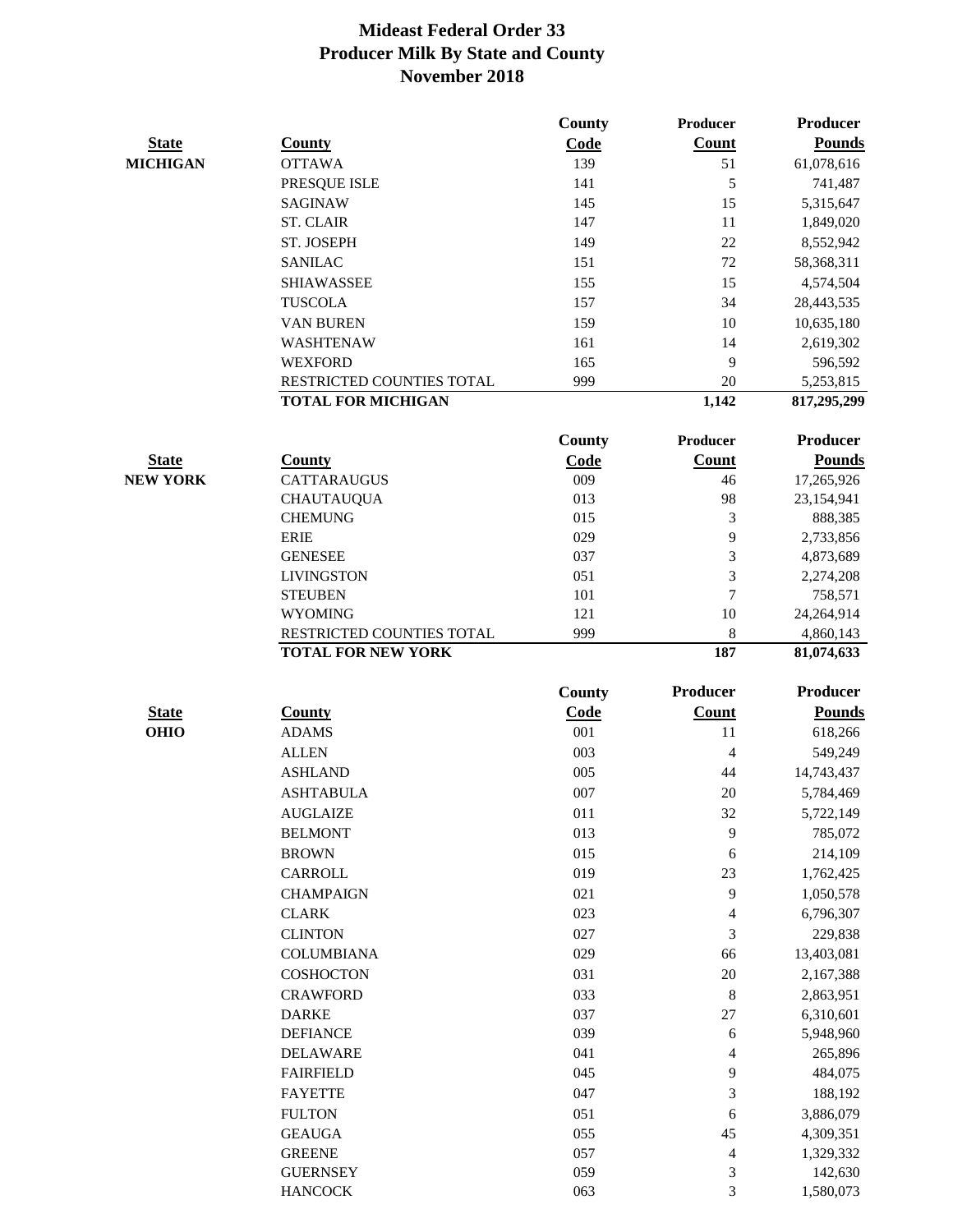|              |                           | County | <b>Producer</b>          | <b>Producer</b> |
|--------------|---------------------------|--------|--------------------------|-----------------|
| <b>State</b> | <b>County</b>             | Code   | Count                    | <b>Pounds</b>   |
| <b>OHIO</b>  | <b>HARDIN</b>             | 065    | 9                        | 12,483,143      |
|              | <b>HARRISON</b>           | 067    | 5                        | 403,962         |
|              | <b>HENRY</b>              | 069    | $\overline{\mathcal{L}}$ | 3,899,619       |
|              | <b>HIGHLAND</b>           | 071    | $22\,$                   | 856,353         |
|              | <b>HOLMES</b>             | 075    | 140                      | 12,439,684      |
|              | <b>HURON</b>              | 077    | 40                       | 5,106,129       |
|              | <b>JACKSON</b>            | 079    | 4                        | 54,138          |
|              | <b>JEFFERSON</b>          | 081    | $\boldsymbol{7}$         | 624,285         |
|              | <b>KNOX</b>               | 083    | 27                       | 7,932,996       |
|              | <b>LICKING</b>            | 089    | 9                        | 8,015,831       |
|              | <b>LOGAN</b>              | 091    | $27\,$                   | 4,187,319       |
|              | <b>LORAIN</b>             | 093    | 12                       | 1,805,068       |
|              | <b>MADISON</b>            | 097    | $\sqrt{ }$               | 14,531,727      |
|              | <b>MAHONING</b>           | 099    | 23                       | 7,796,267       |
|              | <b>MEDINA</b>             | 103    | $17\,$                   | 3,126,249       |
|              | <b>MEIGS</b>              | 105    | 5                        | 311,669         |
|              | <b>MERCER</b>             | 107    | 83                       | 28,210,152      |
|              | <b>MIAMI</b>              | 109    | $\tau$                   | 616,442         |
|              | <b>MONROE</b>             | 111    | 6                        | 469,240         |
|              | <b>MORGAN</b>             | 115    | $\boldsymbol{7}$         | 1,492,351       |
|              | <b>MORROW</b>             | 117    | 8                        | 2,496,353       |
|              | <b>MUSKINGUM</b>          | 119    | 11                       | 1,100,969       |
|              | <b>PAULDING</b>           | 125    | $\tau$                   | 10,298,349      |
|              | <b>PICKAWAY</b>           | 129    | $\overline{\mathcal{L}}$ | 2,563,707       |
|              | <b>PORTAGE</b>            | 133    | 9                        | 2,655,845       |
|              | <b>PREBLE</b>             | 135    | 8                        | 944,357         |
|              | <b>PUTNAM</b>             | 137    | 9                        | 2,954,428       |
|              | <b>RICHLAND</b>           | 139    | 103                      | 10,299,723      |
|              | <b>ROSS</b>               | 141    | 5                        | 127,547         |
|              | <b>SANDUSKY</b>           | 143    | 8                        | 757,418         |
|              | <b>SHELBY</b>             | 149    | 34                       | 10,014,492      |
|              | <b>STARK</b>              | 151    | 60                       | 13,708,894      |
|              | TRUMBULL                  | 155    | 21                       | 3,785,384       |
|              | TUSCAWARAS                | 157    | 123                      | 8,905,715       |
|              | <b>UNION</b>              | 159    | 8                        | 881,220         |
|              | VAN WERT                  | 161    | 7                        | 5,575,083       |
|              | <b>WASHINGTON</b>         | 167    | 17                       | 2,228,434       |
|              | <b>WAYNE</b>              | 169    | 198                      | 52,927,617      |
|              | <b>WOOD</b>               | 173    | 5                        | 6,008,564       |
|              | <b>WYANDOT</b>            | 175    | 5                        | 609,073         |
|              | RESTRICTED COUNTIES TOTAL | 999    | 29                       | 22,136,575      |
|              | <b>TOTAL FOR OHIO</b>     |        | 1,509                    | 356,477,879     |
|              |                           | County | <b>Producer</b>          | <b>Producer</b> |
| <b>State</b> | <b>County</b>             | Code   | <b>Count</b>             | <b>Pounds</b>   |
| PENNSYLVANIA | <b>ARMSTRONG</b>          | 005    | 21                       | 2,702,430       |
|              | <b>REAVER</b>             | 007    | 1 <sub>Q</sub>           | 972 174         |

| <b>ARMSTRONG</b> | 005 | 21 | 2,702,430 |
|------------------|-----|----|-----------|
| <b>BEAVER</b>    | 007 | 19 | 972,174   |
| <b>BLAIR</b>     | 013 | 11 | 2,040,257 |
| <b>BRADFORD</b>  | 015 | 7  | 959,565   |
| <b>BUTLER</b>    | 019 | 25 | 3,148,688 |
| <b>CAMBRIA</b>   | 021 | 11 | 1,958,667 |
| <b>CENTRE</b>    | 027 | 8  | 490.120   |
| <b>CLARION</b>   | 031 | 20 | 2,338,693 |
|                  |     |    |           |